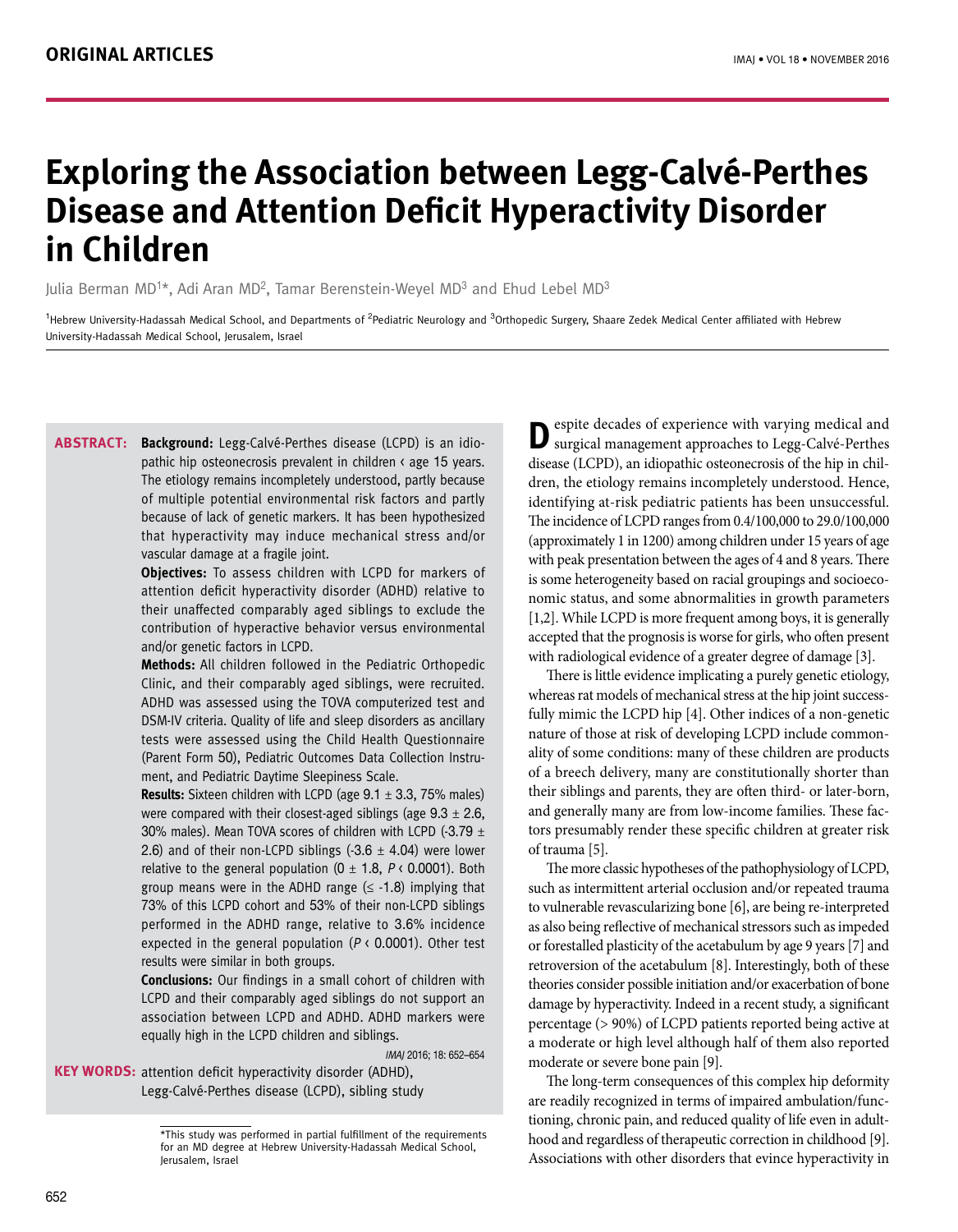children have become of interest as a means towards understanding the pathology of LCPD [10,11]. Consequently, attention deficit hyperactivity disorder (ADHD) has been scrutinized as a confounding variable in the etiology of LCPD in children [9,10,12,13]. Those previous studies contained small cohorts and did not include evaluation of ADHD in control groups.

Meta-regression analyses have estimated the worldwide prevalence of ADHD to be between 5.3% and 7.1% in children and adolescents with an increased incidence among boys [14]. The hypothetical basis of the association of LCPD (which might yet have some unidentified genetic predilection) with ADHD is that LCPD could be induced by early and physiologically abnormal stress of a fragile bone because of hyperactivity.

The purpose of the present study was to assess (Israeli) children with LCPD for objective markers of ADHD relative to their unaffected and comparably aged siblings, to exclude the relative contribution of behavioral rather than environmental features of LCPD.

# **PATIENTS AND METHODS**

All 16 children aged 4–15 years currently being followed for LCPD in the Pediatric Orthopedic Clinic were recruited. Healthy siblings of these patients who were aged 4–15 years, none of whom have LCPD or ADHD, were recruited as controls. Institutional Helsinki Committee approval was received for this study.

The diagnosis of LCPD was based on the child's complaints and history, complete physical examination, and repeated radiological evidence, characteristic of LCPD. ADHD was assessed using the TOVA computerized test [15], where a score of  $0 \pm 1.8$  points represents the norm. An in-depth interview was conducted with the child to evaluate the degree of meeting the criteria of the DSM-IV for ADHD by one of us (J.B.). In addition, the following tests were administered:

- Complete neurological physical examination
- The Child Health Questionnaire (Parent Form 50, CHQ-PF50) in Hebrew that queries 14 domains of physical, psychosocial, and familial conditions
- • The Pediatric Outcomes Data Collection Instrument (PODCI), a standard form to assess changes in pediatric patients with musculoskeletal signs after orthopedic event/ intervention. It is based on four functional assessment scores, a global function score, and a happiness score with each having a possible range from 0 to 100 [16]
- The Pediatric Daytime Sleepiness Scale (PDSS), since daytime sleepiness is related to reduced educational achievement, possibly due to inattention [17].

## **Statistical analysis**

The chi-square, Fisher's exact, Student's *t*-test and McNemar tests were applied as appropriate. For non-parametric compari-

|                               | <b>LCPD</b> patients<br>$(n=16)$ | <b>Siblings</b><br>$(n=13)$ | Pvalue    |
|-------------------------------|----------------------------------|-----------------------------|-----------|
| Mean age $\pm$ SD             | $9.1 \pm 3.3$                    | $9.3 \pm 2.6$               | NS.       |
| <b>Males</b>                  | 12 (75.0%)                       | 4 (30.8%)                   | 0.017     |
| ADHD as per DSM-IV            | $3(18.8\%)$                      | 1(7.7%                      | ΝS        |
| Mean TOVA score SD            | $-3.79 \pm 2.67$                 | $3.6 \pm 4.04$              | <b>NS</b> |
| Diagnosis of ADHD as per TOVA | 12 (75%)                         | 7 (53.8%)                   | NS.       |
| CHQ: mean physical score      | 78.8                             | 86.2                        | 0.027     |
| CHQ: mean psychosocial score  | 80.7                             | 87.6                        | NS.       |
| CHQ: mean family score        | 79                               | 86.4                        | <b>NS</b> |
| Mean PDSS score               | 7.75                             | 7.5                         | NS.       |
| Mean PODCI score              | 88.25                            | Not applicable              |           |
|                               |                                  |                             |           |

**Table 1.** Demographic features and outcomes in pediatric LCPD patients and their comparably aged siblings

 $ADHD =$  attention deficit hyperactivity disorder,  $CHO =$  Child Health Questionnaire, PDSS = Pediatric Daytime Sleepiness Scale, PODCI = Pediatric Outcomes Data Collection Instrument, NS = not significant

sons, the Mann-Whitney-Wilcoxon U test or Kruskal-Wallis R test was used.

# **RESULTS**

Among the siblings of the LCPD patients, 13 met the age criterion and were recruited as the control population; for 3 children with LCPD there were no siblings to match the age criteria. None of the LCPD children had a sibling of any age with LCPD.

Table 1 presents the demographic features and outcomes in the two groups. Mean TOVA scores of children with LCPD  $(-3.79 \pm 2.6)$  and of their siblings  $(-3.6 \pm 4.04)$  were lower relative to the general population  $(0 \pm 1.8, P \lt 0.0001)$ . Of the children with LCPD, 73% had TOVA scores in the ADHD range (≤ -1.8 SD), as did 53% of their non-LCPD siblings compared with the expected percentage (3.6%) in the general population ( $P <$ 0.0001). Mean Quality of Life scores in the physical domain of the CHQ were lower in children with LCPD (78.8  $\pm$  11.3) compared with the mean score of the siblings  $(86 \pm 8.3, P = 0.027)$ . There were no differences in sleep disturbance based on the Pediatric Daytime Sleepiness Scale between groups. The mean scores of the Pediatric Outcomes Data Collection Instrument (PODCI, evaluated in the LCPD group only) were in the upper quintile, representing near normal status.

# **DISCUSSION**

This study attempted to evaluate the incidence of ADHD among patients with LCPD. Earlier studies have postulated it to be higher than in the general population [9,10,12,18]. It was assumed that the comparably aged healthy siblings of children with LCPD would be representative of the general